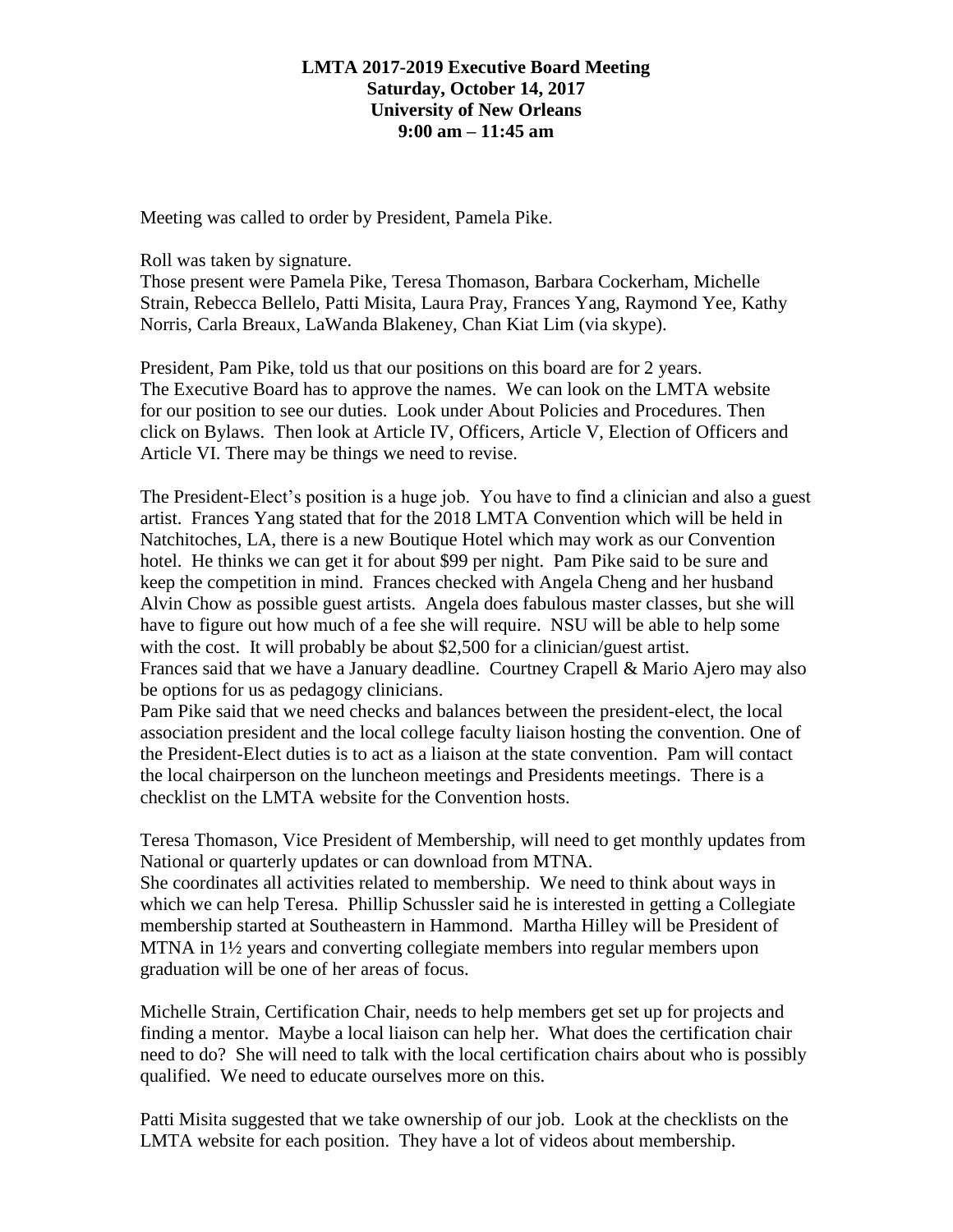Barbara Cockerham, Vice President of Publicity, will be the newsletter editor for The Score. Will promote public activities and send information to Laura Pray for the LMTA website. Laura stopped putting pictures on website because it takes about 30 minutes or more to load a picture. Melva Villard is in charge of the Facebook page. She will work with her.

Patti Misita said that Denise Cox is the Advertising Chair. The local ad chair is for local businesses only (advertising at convention). Denise had a nice flyer showing ad and web banner costs for convention. There were not any local ads this year. They can also talk to local businesses for possible door prizes for the convention bags.

Vice President of Rallies, Rebecca Belello, will preside at Rally Board Meetings. The state chair is only for Piano right now. Does she need to pursue Voice or String Rallies? Michelle Strain asked how do we market ourselves to compete against Federation – strings, etc…. Chan Kiat suggested that this year we should focus on piano and not spread ourselves too thin. Strings & Voice Rally has a syllabus on the LMTA website. Pam Pike stated that we need to make sure that the tests are consistent and standards are maintained. Patti Misita said if a string teacher steps up and volunteers to chair this for strings, then we could get the past string materials or tests from Sonia Lloyd. Rebecca will tell the String teacher that we are not having a string rally this year. She wants to get the teacher involved.

The Secretary, Kathy Norris, will type up minutes and send first to President, Pam Pike. After Pam approves or makes changes, then need to send to Laura Pray within 3 weeks after the meetings to place on the LMTA website.

The Treasurer, Raymond Yee, will prepare an annual report for LMTA membership. Check with the President of LMTA before sending a check to someone. He will maintain a membership update of which is on a database at MTNA national. It is getting harder to get payments now from universities and vendors. Credit cards are not accepted as payment by LMTA for our events. We need to spread the word. Pam Pike suggested that we might want to open a savings account in case something happens for emergencies. Teresa Thomason will provide Raymond with a checklist of things that need to be paid. He may need to create a spreadsheet for different things such as State Convention expenses.

Laura Pray, Historian, will keep archived files on website for 12 years and then will delete.

Carla Breaux and Chan Kiat Lim who are Members-at-Large for LMTA need to be at the January Board Meeting. They typically meet at the next state convention location. Be sure that you know where the Policies and Procedures are on the web site.

Pam Pike said that for the Summer Board Meetings we could possibly "video conference" the executive members, if we would use Zoom.

In reference to the Technology Report from Carla Breaux, Pam Pike thanked her for all of her hard work on this. She said if we need to explore other options, we can. Carla reminded us that LMTA decided a long time ago not to have laptops purchased for each district because it was too expensive. The web-base seemed to be a better option. She said that the current Rally database has a few things that need tweeking for this year. Some of our teachers put in duplicate students, which created a programming issue which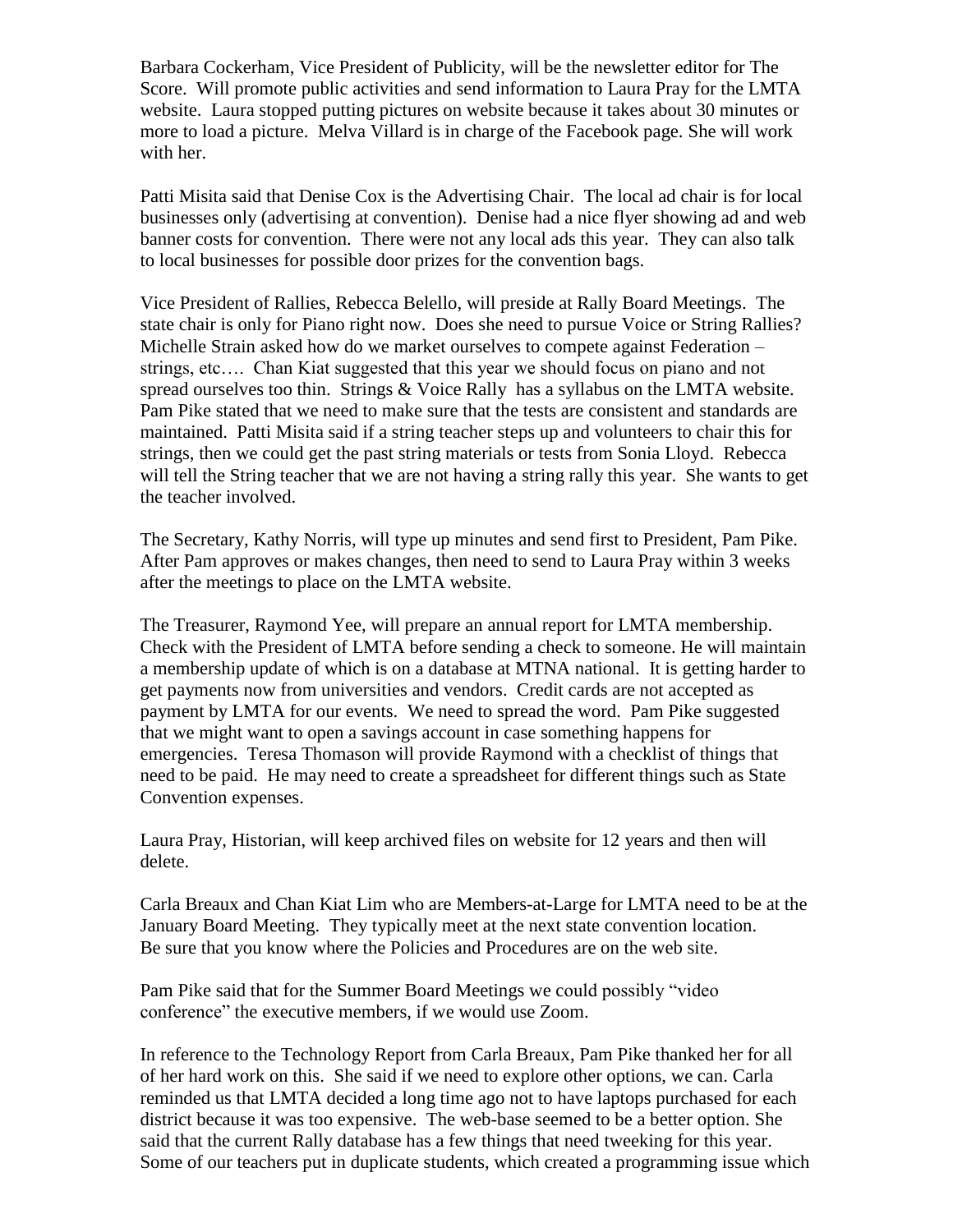she cannot fix. It messed up their medals information. Also, the database is not setup for non-members. The database is functional for this year, but will need a new database for next year. Chan Kiat raised an issue about how we are going to pay for it.

- 1. Website/Database for this year is workable.
- 2. What do we want on it?
- 3. How are we going to pay for it and what can we prioritize?
- 4. How much money are we getting from Rally? Last year we raised Rally fee. At TS we only made about \$100 so the Rally Board has voted to raise the Torgrimson Swanzy entry fee to \$35.00. We also want to change the pay for TS judges to a Flat fee of \$400.00 without mileage. This proposal has not been submitted in writing to the executive board yet.

We cannot vote on this today until there is a Written Proposal.

LMTA got dues from 274 members. Maybe we can begin the new Back 40 in two phases. We could do the website and then later in the year start the new Rally database. Pam Pike suggested that we look at the Oklahoma and Texas websites. Terri in Oklahoma had a wonderful experience with the Back 40 company. It took them about 5 years to learn how to operate the new website. The Texas project manager had a bad experience with Back40, but she may not have been good with deadlines. We have to be very organized. This way we can add pages later. We need directive and a good website. Laura Pray said she will work on the website and keep it informational and also easy to use. Pam will forward the Back 40 proposal to her. Other states are struggling with the expense of developing and maintaining websites, as they have become so important for organizations and individuals. Pam heard this at Summit in September.

Pam Pike said that at the MTNA Summit, they talked about using and exploring the new MTNA website and that we need to share it with members in our local associations. You can update your profile on the website. There is an MTNA e-Festival for \$60.00 where you can upload up to 15 minutes of videos and can get feedback from judges. Be sure to watch Sue Steck Turner's webinar archived on the site. This is a tremendous resource to have.

The 2018 National MTNA Conference will be March 17 – 21, 2018, at Lake Buena Vista or Disney.

Some of the benefits of membership in MTNA are ASCAP Fees are paid. Office Depot discounts are offered. The MTNA Mission is to engage the public and sustain our profession and inspire members. Creates professionalism with competent teachers and qualified music education.

Brainstorming session:

What is our mission or goal for LMTA? We want to provide a service for ourselves, students and the music community.

For our students, LMTA provides the opportunity to share music, competitions, Rally, Chamber Music, MTNA competitions, and local composing opportunities. We offer recitals (Competitive & Non-competitive) for our students. We want them to develop and enjoy a life-long love of music. The Rally information is comprehensive. We offer Play-a-Thons, Hymn Festivals, E-Festivals. We want to teach them to improvise with a Lead line and to be able to play solo or in an ensemble. We want them to be able to play a contemporary arrangement. We need to provide a modern updated version of Guild.